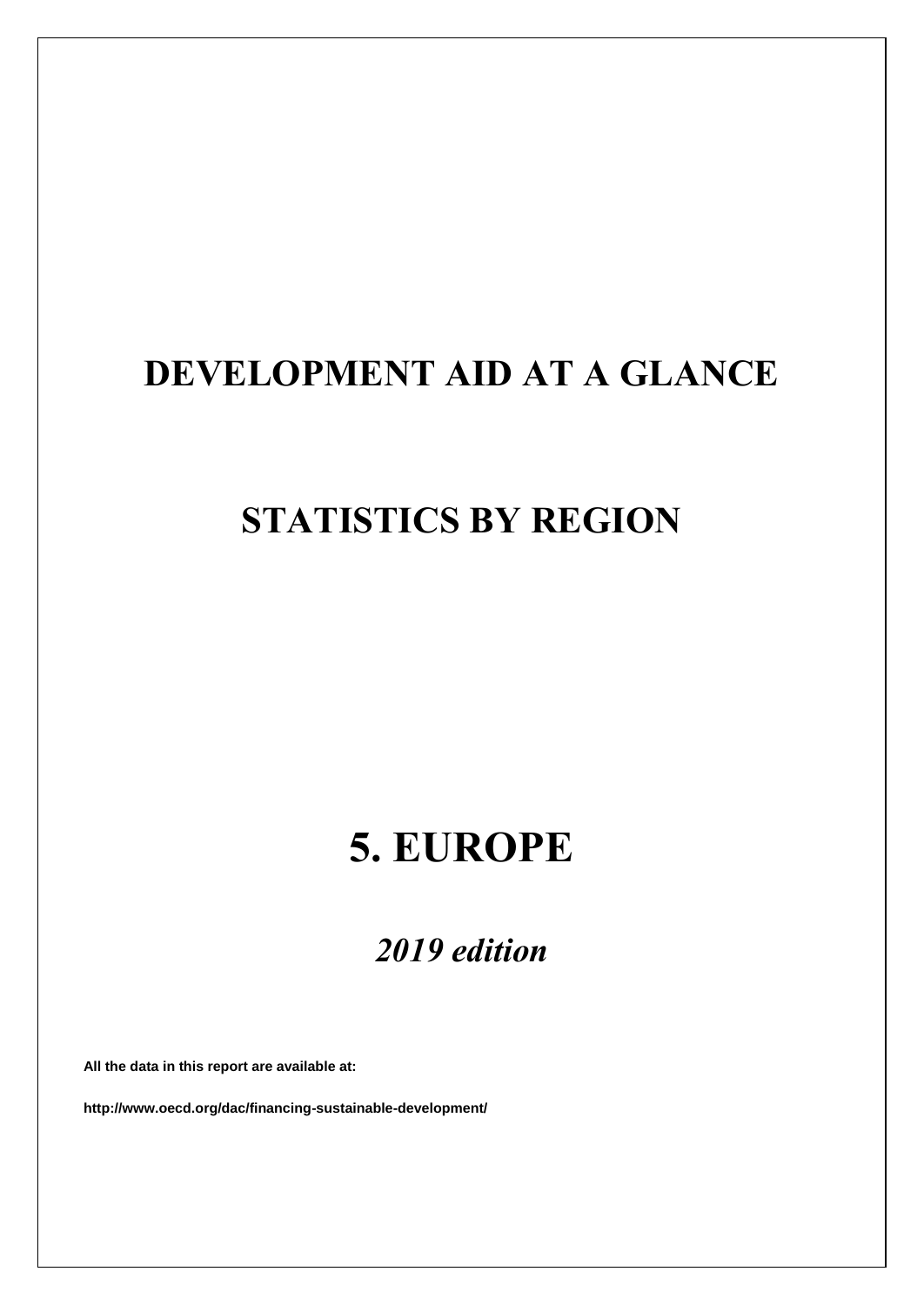## **5.1. ODA TO EUROPE - SUMMARY**

|                | 5.1.1. Top 10 ODA receipts by recipient<br>USD million, net disbursements in 2017 |         |       |  |  |  |  |  |  |
|----------------|-----------------------------------------------------------------------------------|---------|-------|--|--|--|--|--|--|
| 1              | Turkey                                                                            | 3 1 4 2 | 38%   |  |  |  |  |  |  |
| $\overline{2}$ | Serbia                                                                            | 1688    | 20%   |  |  |  |  |  |  |
| 3              | Ukraine                                                                           | 1 1 6 6 | 14%   |  |  |  |  |  |  |
| 4              | Bosnia and Herzegovina                                                            | 441     | 5%    |  |  |  |  |  |  |
| 5              | Kosovo                                                                            | 392     | 5%    |  |  |  |  |  |  |
| 6              | Moldova                                                                           | 241     | 3%    |  |  |  |  |  |  |
| $\overline{7}$ | Albania                                                                           | 157     | 2%    |  |  |  |  |  |  |
| 8              | North Macedonia                                                                   | 150     | 2%    |  |  |  |  |  |  |
| 9              | Montenegro                                                                        | 117     | 1%    |  |  |  |  |  |  |
| 10             | Belarus                                                                           | $-253$  | $-3%$ |  |  |  |  |  |  |
|                | Other recipients                                                                  | 1 1 3 0 | 13%   |  |  |  |  |  |  |
|                | Total                                                                             | 8 3 7 1 | 100%  |  |  |  |  |  |  |

 EU Institutions 3 515 42% Germany 1 096 13% United Arab Emirates 840 10% United States 609 7% France 457 5% United Kingdom 287 3% Turkey 227 3% 8 Switzerland 172 2% 9 Sweden 164 2%<br>10 Austria 145 2%

**5.1.2. Top 10 ODA donors**

*USD million, net disbursements in 2017*

Other donors 860 10% **Total 8 371 100%**

Austria

|  | 5.1.3.  Trends in ODA |  |
|--|-----------------------|--|
|  |                       |  |

|       | .                      | ---     | $\sim$ |                             |         |         |          |  |
|-------|------------------------|---------|--------|-----------------------------|---------|---------|----------|--|
| 2     | Serbia                 | 1688    | 20%    |                             | 2016    | 2017    | % change |  |
| 3     | Ukraine                | 1 1 6 6 | 14%    | ODA net disbursements       | 8 1 5 5 | 8 1 9 1 | 0.4%     |  |
| 4     | Bosnia and Herzegovina | 441     | 5%     | (2016 constant USD million) |         |         |          |  |
| $5 -$ | Kosovo                 | 392     | 5%     | ODA gross disbursements     | 10 266  | 11 007  | 7.2%     |  |
| 6     | Moldova                | 241     | 3%     | (2016 constant USD million) |         |         |          |  |
|       | Albania                | 157     | 2%     | <b>IODA</b> commitments     | 11 371  | 9780    | $-14.0%$ |  |
| 8     | North Macedonia        | 150     | 2%     | (2016 constant USD million) |         |         |          |  |
| 9     | Montenegro             | 117     | 1%     | Population (thousands)      | 155 542 | 156 573 | 0.7%     |  |
| 10    | Belarus                | $-253$  | $-3%$  | Net ODA per capita (USD)    | 52.4    | 53.5    |          |  |
|       |                        |         |        |                             |         |         |          |  |

**5.1.4. ODA by income group** *USD million, 2017, net disbursements*



 **5.1.5. Sectors in 2017**  *commitments*

|    | 39%     |                   |     |                    |                      | 30% |                         | 10%                 | 6%                  | 11% | 4%            |
|----|---------|-------------------|-----|--------------------|----------------------|-----|-------------------------|---------------------|---------------------|-----|---------------|
| 0% | 10%     |                   | 20% | 30%                | 40%                  | 50% | 60%                     | 70%                 | 80%                 | 90% | 100%          |
|    | ■Social | <b>□</b> Economic |     | <b>OProduction</b> | <b>□</b> Multisector |     | □ General Programme Aid | $\blacksquare$ Debt | <b>Humanitarian</b> |     | $\Box$ Others |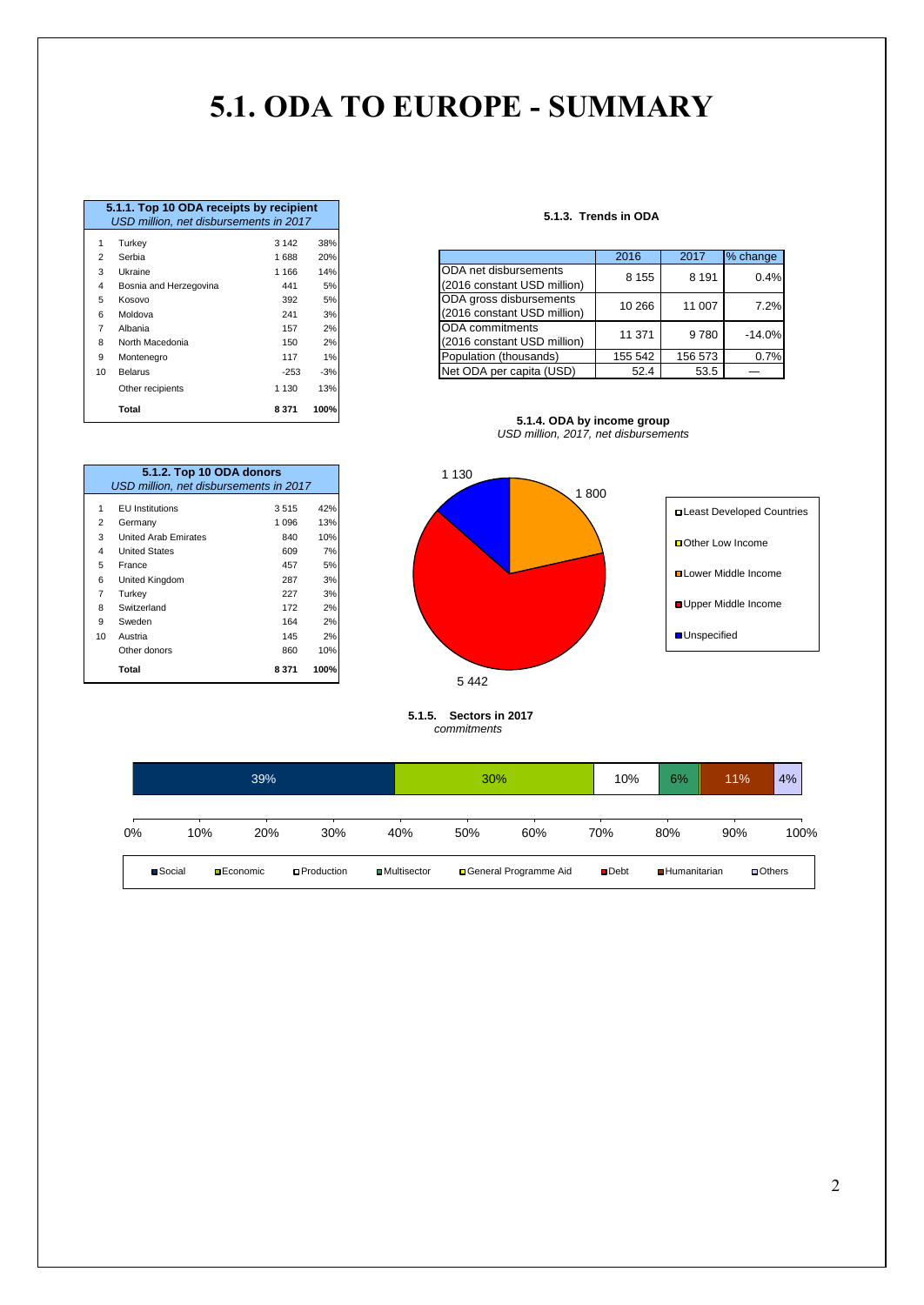

### **5.1.6. Net ODA receipts per capita in 2017** *in USD*

### **5.1.7. Net ODA and population of aid recipient countries by region in 2017**

|                           | Net ODA            | Population |
|---------------------------|--------------------|------------|
|                           | <b>USD million</b> | million    |
| Africa                    | 52 800             | 1 255      |
| Asia                      | 48769              | 4 1 2 0    |
| America                   | 8570               | 638        |
| Europe                    | 8 371              | 157        |
| Oceania                   | 1 983              | 11         |
| Aid unspecified by region | 42 308             |            |
| <b>All ODA recipients</b> | 162 802            | 6 180      |

**5.1.8. Regional shares of total net ODA** *As a percentage of total ODA*

<span id="page-2-0"></span>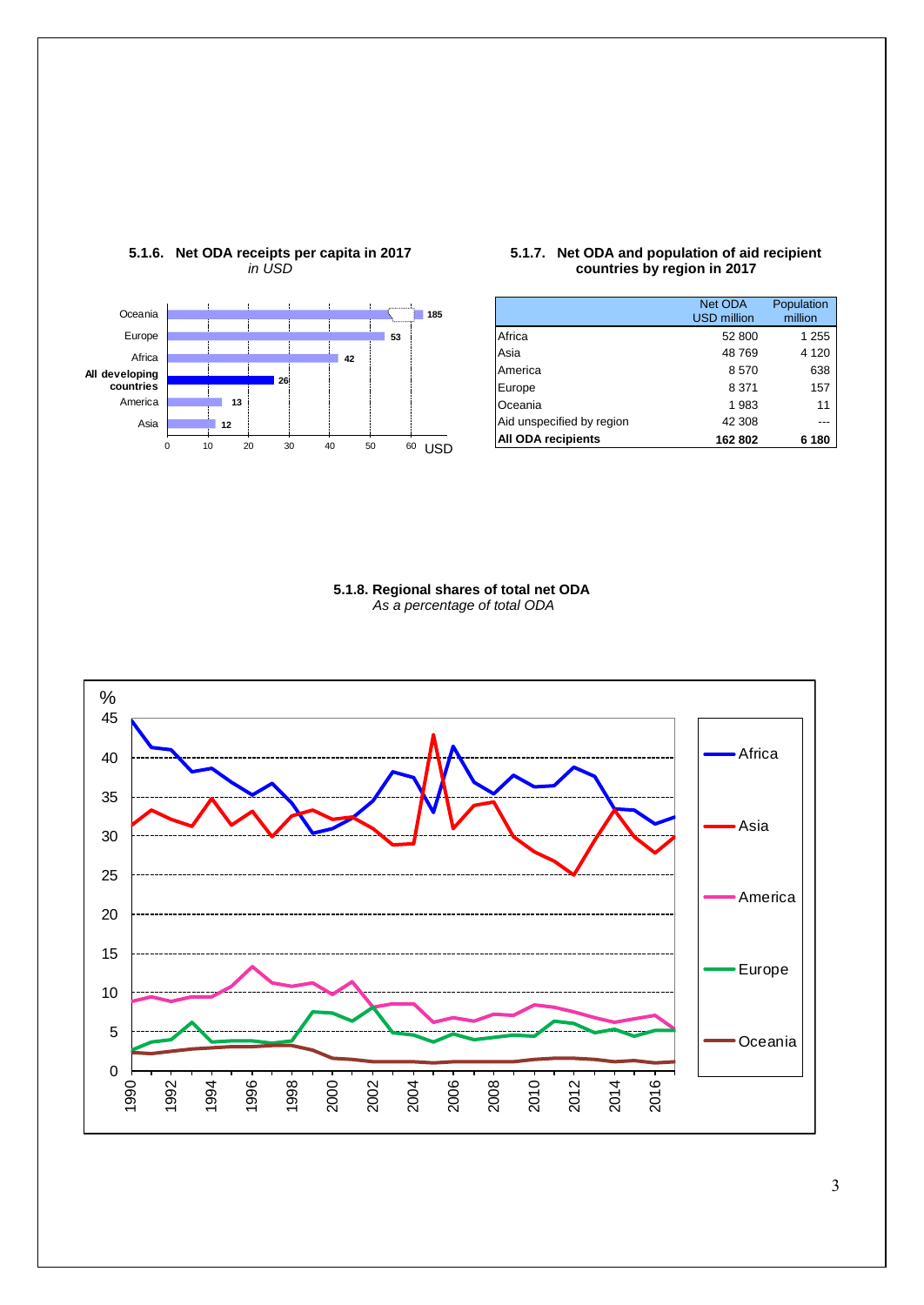## **5.2. ODA [TO](#page-2-0) EUROPE BY DONOR AND RECIPIENT**

### **5.2.1. Top 10 DAC donor countries to Europe** *USD million, net bilateral disbursements*

| a) Top 10 donors by amount | b) Top 10 donors by share of aid to Europe |
|----------------------------|--------------------------------------------|
|----------------------------|--------------------------------------------|

|                            | 2015    | 2016 | 2017 | 3-year<br>average | % of DAC<br>countries |                 |                            | 2015    | 2016    | 2017 | 3-year<br>average | Europe as<br>each donor |
|----------------------------|---------|------|------|-------------------|-----------------------|-----------------|----------------------------|---------|---------|------|-------------------|-------------------------|
|                            |         |      |      |                   |                       |                 |                            |         |         |      |                   | 2015-20                 |
| Germany                    | 1 1 1 0 | 715  | 096  | 974               | 31%                   |                 | Slovenia                   | 12      | 15      | 19   | 15                | 96%                     |
| 2 United States            | 612     | 526  | 609  | 582               | 18%                   | 2               | Poland                     | 46      | 59      | 121  | 75                | 51%                     |
| 3 United Kingdom           | 84      | 211  | 287  | 194               | 6%                    | 3               | Austria                    | 107     | 128     | 145  | 127               | 39%                     |
| 4 France                   | $-23$   | 140  | 457  | 192               | 6%                    | 4               | Greece                     | 6       | 9       | 14   | 10                | 38%                     |
| 5 Switzerland              | 186     | 178  | 172  | 179               | 6%                    | 5               | <b>Czech Republic</b>      | 21      | 19      | 19   | 19                | 36%                     |
| 6 Sweden                   | 144     | 156  | 164  | 155               | 5%                    | 6               | Slovak Republic            |         | 6       | 5    | 6                 | 36%                     |
| 7 Canada                   | 274     | 83   | 65   | 140               | 4%                    |                 | Hungary                    |         | 17      | 9    | 11                | 35%                     |
| 8 Austria                  | 107     | 128  | 145  | 127               | 4%                    | 8               | Switzerland                | 186     | 178     | 172  | 179               | 12%                     |
| 9 Japan                    | 11      | 304  | 46   | 120               | 4%                    | 9               | Sweden                     | 144     | 156     | 164  | 155               | 10%                     |
| 10 Netherlands             | 127     | 131  | 10   | 90                | 3%                    | 10 <sup>1</sup> | Netherlands                | 127     | 131     | 10   | 90                | 9%                      |
| Other DAC countries        | 285     | 444  | 518  | 416               | 13%                   |                 | Other DAC countries        | 2 2 5 4 | 2 2 9 9 | 2891 | 2481              | 4%                      |
| <b>Total DAC countries</b> | 2916    | 3016 | 3569 | 3 1 6 7           | 100%                  |                 | <b>Total DAC countries</b> | 2916    | 3016    | 3569 | 3 1 6 7           | 5%                      |

| % of DAC<br>countries |                |                            | 2015    | 2016    | 2017 | 3-year<br>average | Europe as % of<br>each donor's aid |
|-----------------------|----------------|----------------------------|---------|---------|------|-------------------|------------------------------------|
|                       |                |                            |         |         |      |                   | 2015-2017                          |
| 31%                   | 1              | Slovenia                   | 12      | 15      | 19   | 15                | 96%                                |
| 18%                   | $\overline{2}$ | Poland                     | 46      | 59      | 121  | 75                | 51%                                |
| 6%                    | 3              | Austria                    | 107     | 128     | 145  | 127               | 39%                                |
| 6%                    | 4              | Greece                     | 6       | 9       | 14   | 10                | 38%                                |
| 6%                    | 5              | <b>Czech Republic</b>      | 21      | 19      | 19   | 19                | 36%                                |
| 5%                    | 6              | Slovak Republic            | 7       | 6       | 5    | 6                 | 36%                                |
| 4%                    | 7              | Hungary                    | 7       | 17      | 9    | 11                | 35%                                |
| 4%                    | 8              | Switzerland                | 186     | 178     | 172  | 179               | 12%                                |
| 4%                    | 9              | Sweden                     | 144     | 156     | 164  | 155               | 10%                                |
| 3%                    | $10^{-1}$      | Netherlands                | 127     | 131     | 10   | 90                | 9%                                 |
| 13%                   |                | Other DAC countries        | 2 2 5 4 | 2 2 9 9 | 2891 | 2 4 8 1           | 4%                                 |
| 100%                  |                | <b>Total DAC countries</b> | 2916    | 3016    | 3569 | 3 1 6 7           | 5%                                 |

## **5.2.2. DAC donor countries' aid to Europe**



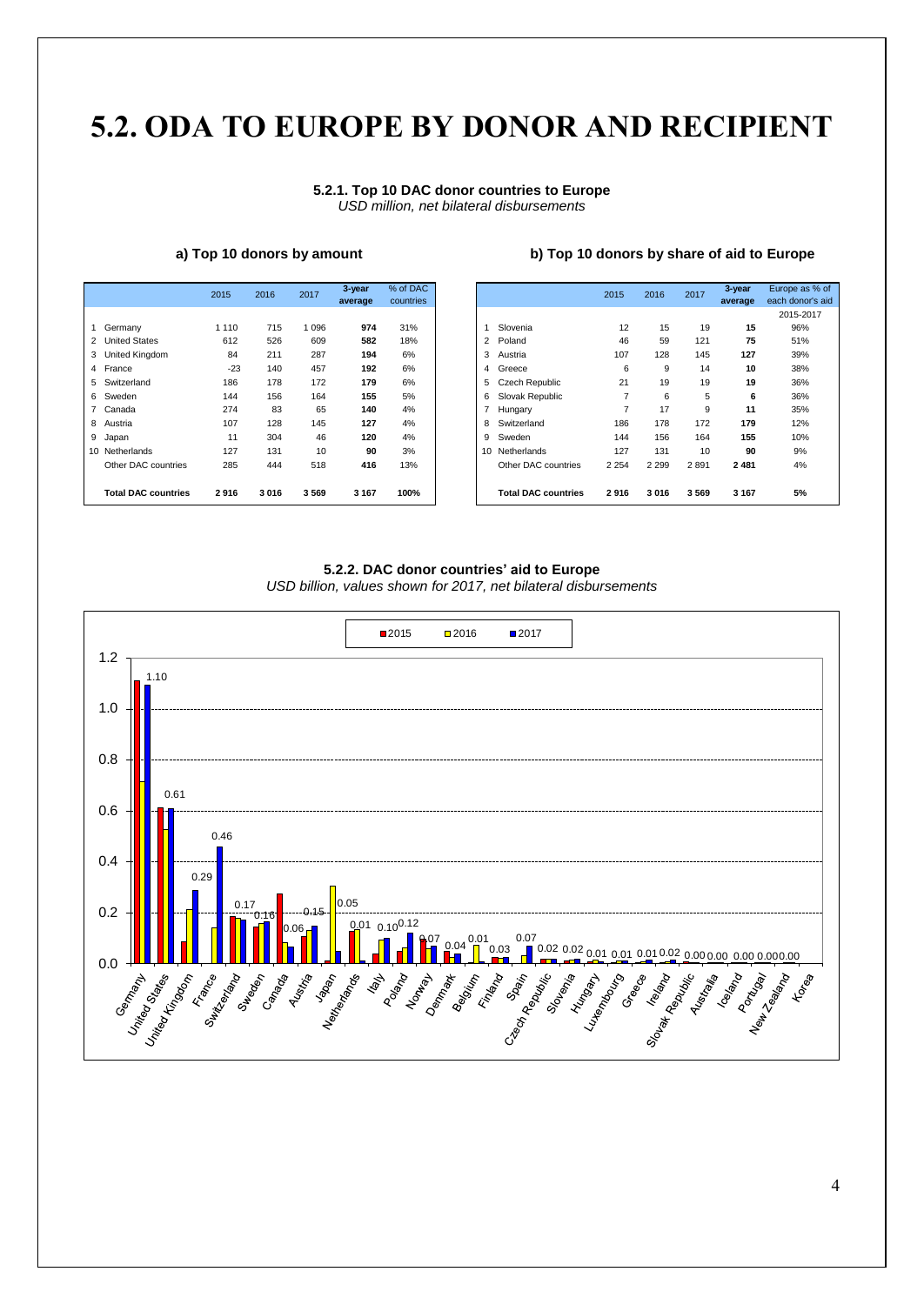## **5.2.3. ODA to Europe by DAC donor**

|                            |                          |                          |                |                |                | 2010-17               | 2010-17                            |
|----------------------------|--------------------------|--------------------------|----------------|----------------|----------------|-----------------------|------------------------------------|
|                            | 1970-79                  | 1980-89                  | 1990-99        | 2000-09        | 2010-17        | % of DAC<br>countries | Europa as % of<br>each donor's aid |
| <b>Australia</b>           | $\overline{0}$           | 1                        | 11             | $\overline{7}$ | $\mathbf{1}$   | 0%                    | 0%                                 |
| Austria                    | 11                       | 44                       | 139            | 128            | 120            | 5%                    | 34%                                |
| Belgium                    | 10                       | 12                       | 3              | 15             | 10             | 0%                    | 1%                                 |
| Canada                     | 13                       | 5                        | 25             | 74             | 103            | 4%                    | 4%                                 |
| <b>Czech Republic</b>      |                          |                          | $\mathbf{0}$   | 15             | 17             | 1%                    | 36%                                |
| Denmark                    | $\overline{2}$           | $\mathbf 0$              | 3              | 36             | 25             | 1%                    | 2%                                 |
| Finland                    | $\overline{0}$           | 1                        | 20             | 27             | 21             | 1%                    | 4%                                 |
| France                     | 39                       | 61                       | 90             | 237            | 194            | 7%                    | 4%                                 |
| Germany                    | 371                      | 390                      | 395            | 383            | 680            | 26%                   | 9%                                 |
| Greece                     | $\blacksquare$           |                          | 18             | 104            | 26             | 1%                    | 62%                                |
| Hungary                    |                          | $\overline{0}$           | $\overline{0}$ | $\overline{7}$ | 10             | 0%                    | 43%                                |
| Iceland                    | $\blacksquare$           | $\overline{\phantom{0}}$ | 0              | 0              | 1              | 0%                    | 3%                                 |
| Ireland                    | ä,                       |                          | $\overline{4}$ | $\overline{7}$ | 4              | 0%                    | 1%                                 |
| Italy                      | 17                       | 60                       | 193            | 87             | 52             | 2%                    | 9%                                 |
| Japan                      | 28                       | 93                       | 124            | 130            | 161            | 6%                    | 3%                                 |
| Korea                      |                          | 0                        | 2              | 18             | 10             | 0%                    | 1%                                 |
| Luxembourg                 | ÷.                       | ÷.                       | $\overline{4}$ | 15             | 13             | 1%                    | 6%                                 |
| Netherlands                | 17                       | 11                       | 132            | 149            | 54             | 2%                    | 4%                                 |
| <b>New Zealand</b>         | $\overline{0}$           | $\Omega$                 | $\overline{0}$ | $\overline{0}$ | $\overline{0}$ | 0%                    | 0%                                 |
| Norway                     | 11                       | 12                       | 97             | 149            | 74             | 3%                    | 5%                                 |
| Poland                     |                          | $-1$                     | $\overline{2}$ | 16             | 46             | 2%                    | 45%                                |
| Portugal                   | $\overline{\phantom{a}}$ | $\frac{1}{2}$            | 1              | 14             | $\overline{2}$ | 0%                    | 1%                                 |
| <b>Slovak Republic</b>     | $\blacksquare$           | ÷,                       | ٠              | 3              | 5              | 0%                    | 50%                                |
| Slovenia                   | $\blacksquare$           |                          |                | 3              | 12             | 0%                    | 88%                                |
| Spain                      |                          | $\overline{1}$           | 21             | 122            | 19             | 1%                    | 2%                                 |
| Sweden                     | 6                        | $\overline{2}$           | 89             | 143            | 151            | 6%                    | 9%                                 |
| Switzerland                | 5                        | 5                        | 61             | 158            | 176            | 7%                    | 13%                                |
| United Kingdom             | 80                       | 39                       | 74             | 137            | 99             | 4%                    | 1%                                 |
| <b>United States</b>       | 186                      | 275                      | 291            | 717            | 557            | 21%                   | 3%                                 |
| <b>Total DAC countries</b> | 796                      | 1010                     | 1801           | 2901           | 2641           | 100%                  | 4%                                 |
| <b>EU</b> Institutions     | 105                      | 82                       | 517            | 1 4 4 3        | 3844           | ---                   | 29%                                |

*USD million, 2016 prices and exchange rates, average annual net bilateral disbursements*

**5.2.4. ODA to Europe by largest bilateral donors since 1970** *USD billion, 2016 prices and exchange rates, 3-year average net bilateral disbursements*

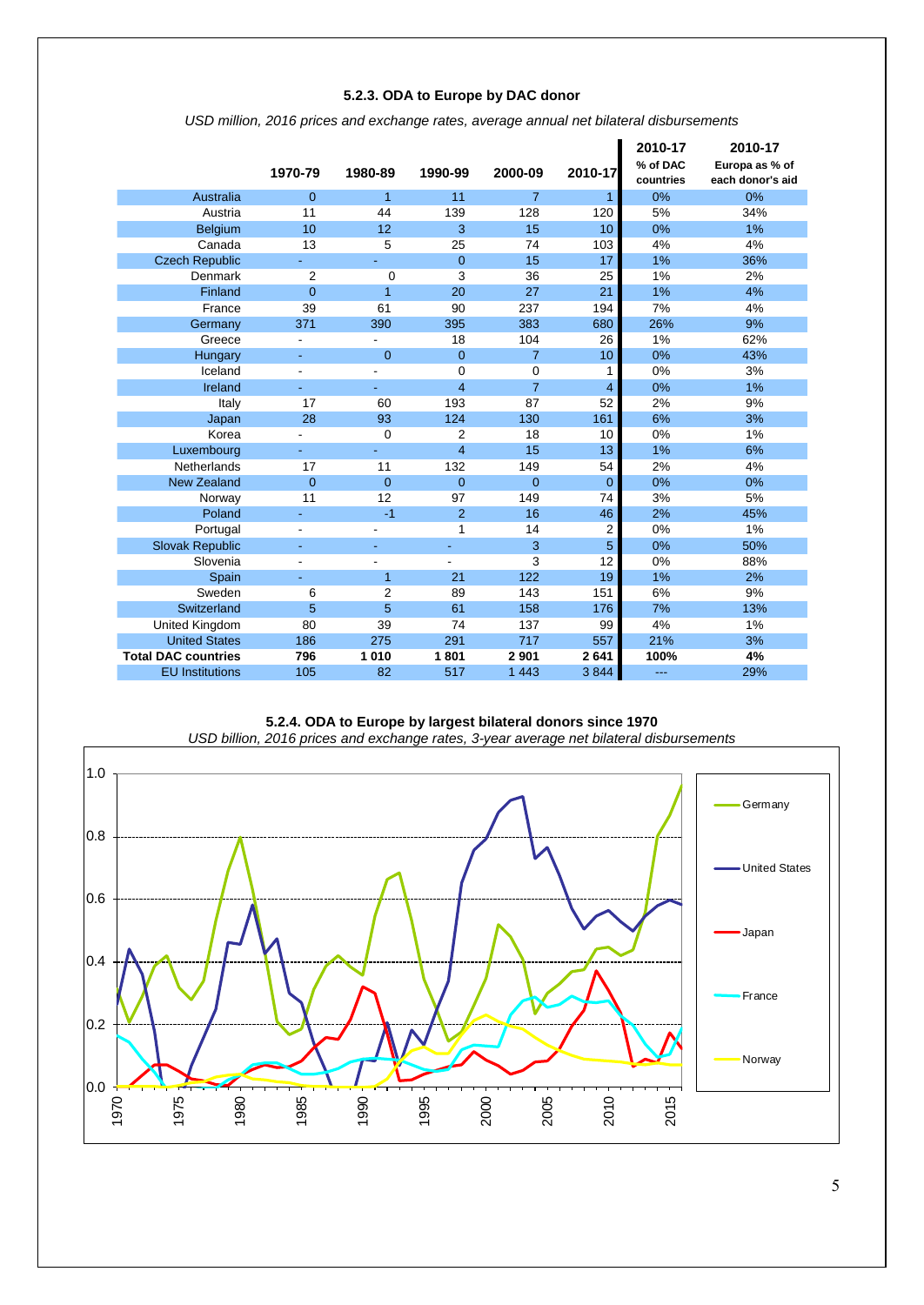## **5.2.5. Top 10 multilateral donors to Europe**

*USD million, net disbursements*

|    |                                    | 2015    | 2016    | 2017   | 3-year<br>average | % of all<br>multilaterals |
|----|------------------------------------|---------|---------|--------|-------------------|---------------------------|
|    |                                    |         |         |        |                   |                           |
| 1  | <b>EU</b> Institutions             | 3 3 0 9 | 4 4 9 1 | 3515   | 3771              | 94.4%                     |
| 2  | Global Fund                        | 74      | 80      | 57     | 70                | 1.8%                      |
| 3  | Council of Europe Development Bank | 43      | 83      | 62     | 63                | 1.6%                      |
| 4  | OSCE                               | 53      | 53      | 53     | 53                | 1.3%                      |
| 5  | World Health Organisation          | 48      | 26      | 38     | 37                | 0.9%                      |
| 6  | <b>Global Environment Facility</b> | 31      | 36      | 15     | 27                | 0.7%                      |
| 7  | <b>UNHCR</b>                       | 14      | 27      | 32     | 25                | 0.6%                      |
| 8  | <b>UNECE</b>                       | 14      | 14      | 10     | 12                | 0.3%                      |
| 9  | <b>UNICEF</b>                      | 11      | 9       | 11     | 10                | 0.3%                      |
| 10 | International Atomic Energy Agency | 7       | 8       | 9      | 8                 | 0.2%                      |
|    | Other multilaterals                | $-51$   | -50     | $-138$ | -80               |                           |
|    | <b>Total multilaterals</b>         | 3551    | 4 7 7 7 | 3663   | 3 9 9 7           | 100%                      |

### **5.2.6. Top 10 ODA recipients in Europe** *USD million, receipts from all donors, net ODA receipts*

|    |                             | 2015    | 2016    | 2017    | 3-year<br>average | % of all<br>recipients |
|----|-----------------------------|---------|---------|---------|-------------------|------------------------|
| 1  | Turkey                      | 2 1 4 5 | 3613    | 3 1 4 2 | 2967              | 38%                    |
| 2  | Ukraine                     | 1449    | 1 523   | 1 1 6 6 | 1 380             | 18%                    |
| 3  | Serbia                      | 312     | 633     | 1688    | 878               | 11%                    |
| 4  | Bosnia and Herzegovina      | 355     | 445     | 441     | 414               | 5%                     |
| 5  | Kosovo                      | 438     | 370     | 392     | 400               | 5%                     |
| 6  | Moldova                     | 313     | 262     | 241     | 272               | 3%                     |
| 7  | Albania                     | 334     | 169     | 157     | 220               | 3%                     |
| 8  | North Macedonia             | 214     | 168     | 150     | 178               | 2%                     |
| 9  | Montenegro                  | 100     | 86      | 117     | 101               | 1%                     |
| 10 | <b>Belarus</b>              | 105     | $-22$   | $-253$  | -57               | $-1\%$                 |
|    | Other recipients            | 1019    | 908     | 1 1 3 0 | 1019              | 13%                    |
|    | <b>Total ODA recipients</b> | 6784    | 8 1 5 5 | 8 3 7 1 | 7 770             | 100%                   |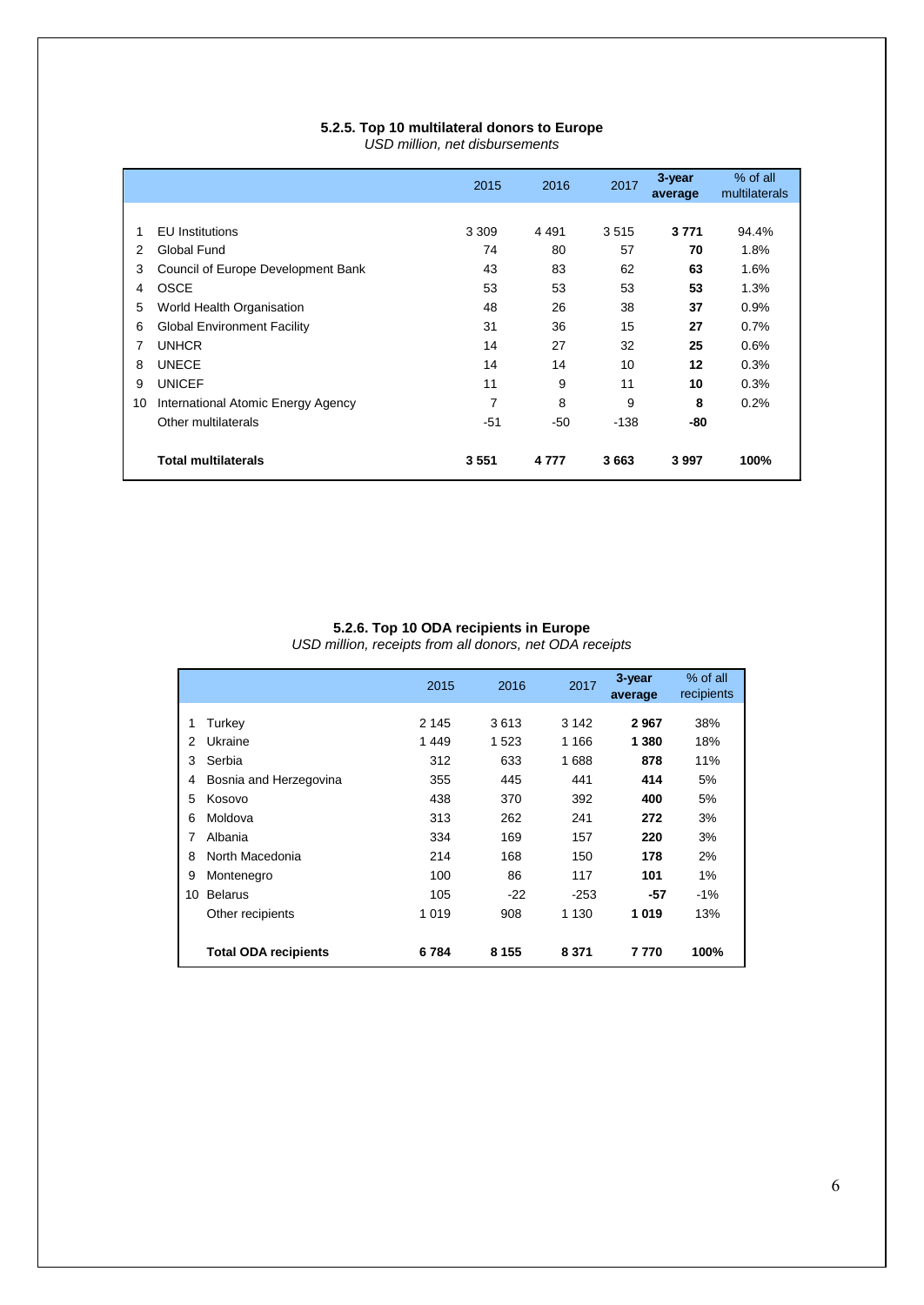|                                  | 2010-17  | 1970-79                  | 1980-89        | 1990-99                | 2000-09        | 2010-17        | 2015  | 2016                         | 2017                     |
|----------------------------------|----------|--------------------------|----------------|------------------------|----------------|----------------|-------|------------------------------|--------------------------|
|                                  | Share(%) |                          |                | <b>Annual averages</b> |                |                |       | <b>Annual amounts</b>        |                          |
| Albania                          | 3.7      |                          | 3              | 326                    | 361            | 264            | 333   | 169                          | 155                      |
| <b>Belarus</b>                   | 0.6      | $\blacksquare$           | ٠              | ۰                      | 41             | 44             | 104   | $-22$                        | $-252$                   |
| Bosnia and Herzegovina           | 6.5      | $\sim$                   | $\overline{0}$ | 696                    | 669            | 469            | 355   | 445                          | 433                      |
| Croatia                          | 0.2      |                          | ۰              | 54                     | 156            | 15             | ۰     | $\qquad \qquad \blacksquare$ | ٠                        |
| Cyprus                           | 0.0      | 103                      | 74             | 32                     | ٠              | ٠              | ۰     | ٠                            | $\sim$                   |
| Gibraltar                        | 0.0      | 21                       | 25             | 1                      | $\blacksquare$ | $\blacksquare$ | ٠     | $\blacksquare$               | $\overline{\phantom{0}}$ |
| Kosovo                           | 6.5      |                          |                | ÷                      | 74             | 463            | 438   | 370                          | 384                      |
| Malta                            | 0.0      | 111                      | 44             | 35                     | 5              | ٠              | ۰     | ۰                            | ۰.                       |
| Moldova                          | 5.0      |                          | ÷              | 28                     | 198            | 359            | 317   | 262                          | 236                      |
| Montenegro                       | 1.3      |                          | ۰              |                        | 40             | 95             | 100   | 86                           | 115                      |
| North Macedonia                  | 2.4      | $\sim$                   | ٠              | 98                     | 273            | 170            | 213   | 168                          | 148                      |
| Serbia                           | 11.0     | $\overline{\phantom{a}}$ | ۰              | 157                    | 1 4 3 5        | 791            | 313   | 633                          | 1655                     |
| Slovenia                         | 0.0      |                          | ÷              | 43                     | 36             | ÷.             |       | ÷                            | ÷.                       |
| Turkey                           | 36.1     | 640                      | 878            | 583                    | 535            | 2586           | 2 147 | 3613                         | 3 0 5 7                  |
| <b>Ukraine</b>                   | 14.0     | $\sim$                   | ÷              | $\sim$                 | 253            | 1 0 0 5        | 1444  | 1523                         | 1 1 3 4                  |
|                                  |          |                          |                |                        |                |                |       |                              |                          |
| States Ex-Yugoslavia unspecified | 0.1      | 61                       | 18             | 844                    | 246            | 8              | 6     | 6                            | 6                        |
| Europe, regional                 | 12.5     | 157                      | 273            | 226                    | 591            | 896            | 1014  | 901                          | 1 1 2 0                  |
|                                  |          |                          |                |                        |                |                |       |                              |                          |
| <b>Europe total</b>              | 100l     | 1 0 9 4                  | 1 3 1 4        | 3 1 2 3                | 4913           | 7 1 6 5        | 6786  | 8 1 5 5                      | 8 1 9 1                  |

**5.2.7. ODA to Europe by recipient country** *USD million, 2016 prices and exchange rates, net ODA receipts*

**5.2.8. Trends in aid to largest European recipients since 1970**

*USD billion, 2016 prices and exchange rates, 3-year average net ODA receipts*

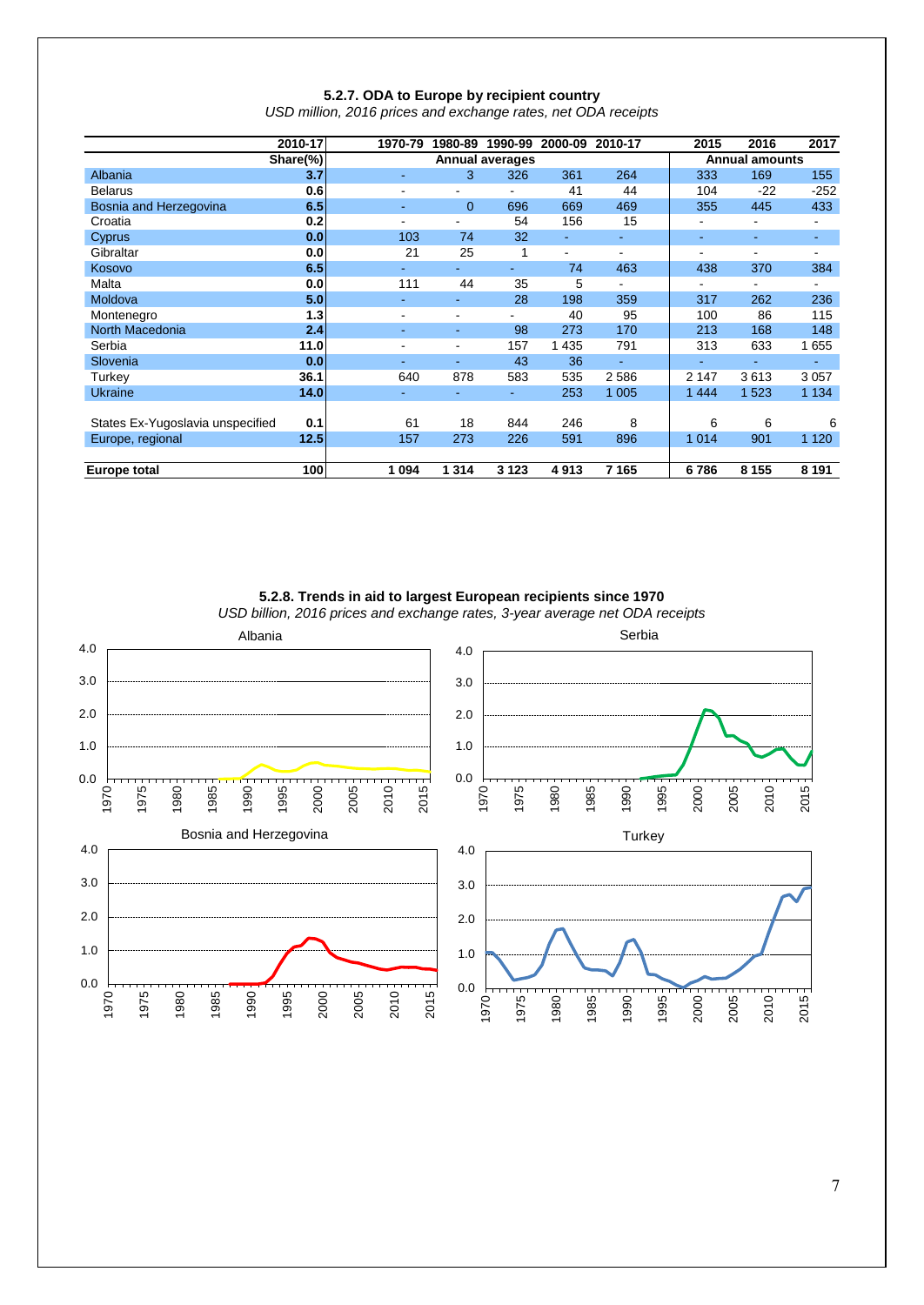## **5.3. ODA TO EUROPE BY SECTOR**

**5.3.1. ODA to Europe by sector since 1996**

*As a percentage of total ODA to Europe, 3-year average commitments*



**5.3.2. ODA to 5 largest recipients in Europe by sector in 2017** *As a percentage of total ODA committed for each country*

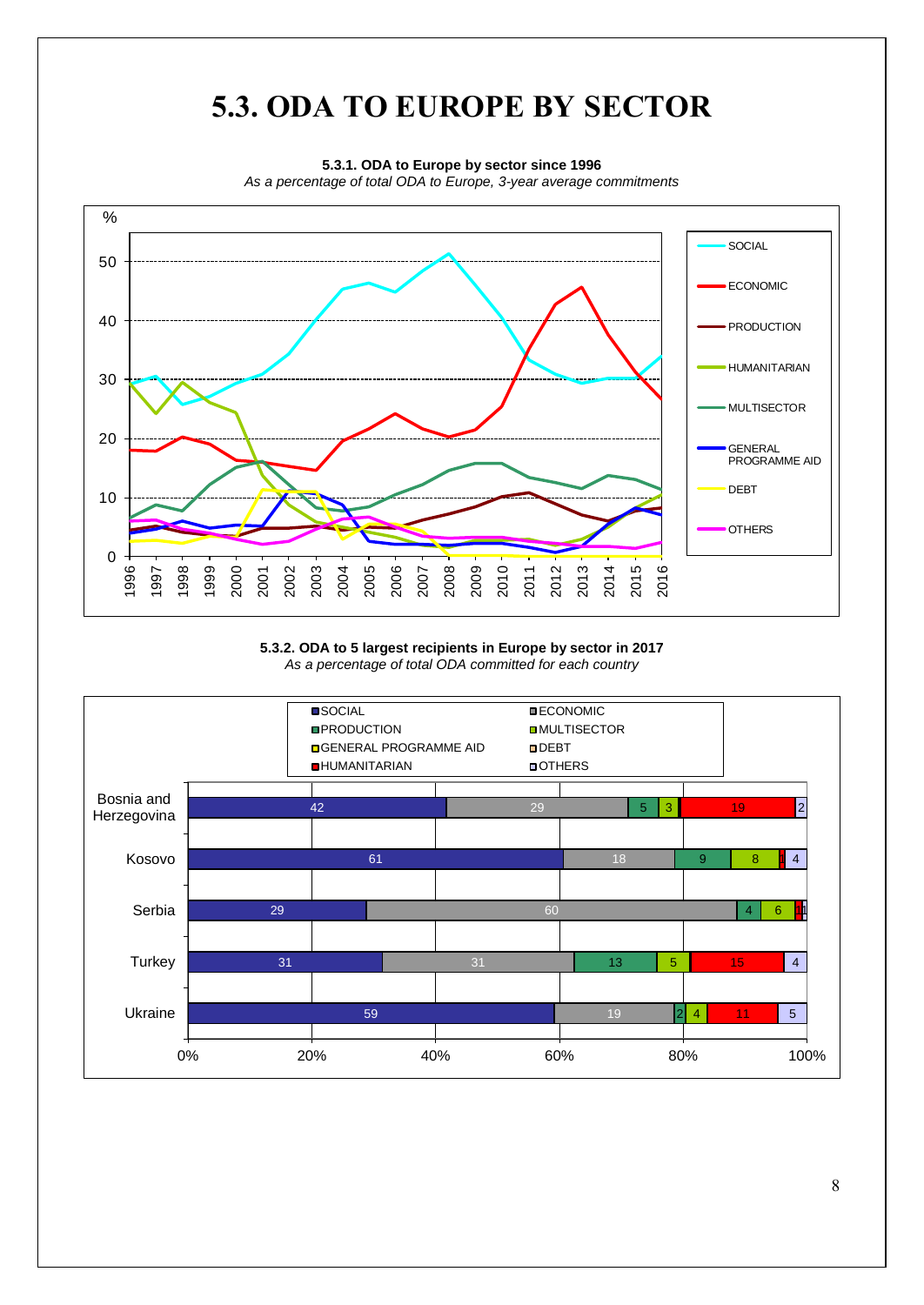## **5.3.3. ODA to Europe by donor and sector in 2017**

As a percentage of total bilateral commitments

|                                             | Australia      | Austria | Belgium        | Canada | Czech Republic | Denmark        | Finland | France         | Germany        | Greece                   | Hungary | Iceland        | Ireland                      | Italy | Japan          | Korea | Luxembourg     |
|---------------------------------------------|----------------|---------|----------------|--------|----------------|----------------|---------|----------------|----------------|--------------------------|---------|----------------|------------------------------|-------|----------------|-------|----------------|
| <b>SOCIAL</b>                               | 41.5           | 66.7    | 24.2           | 31.1   | 70.2           | 51.0           | 28.1    | 15.8           | 44.0           | 5.3                      | 67.6    | 54.4           | 7.1                          | 11.3  | 43.6           | 16.4  | 54.4           |
| Education                                   | 11.1           | 48.4    | 0.3            | 0.0    | 12.9           | $\blacksquare$ | 14.1    | 13.8           | 16.0           | 5.3                      | 66.5    | $\blacksquare$ | 0.7                          | 0.8   | 4.4            | 6.2   | 13.4           |
| of which: Basic<br>education                | 3.0            | 0.4     |                | 0.0    |                |                |         | 0.6            | 0.2            | 5.2                      |         |                |                              |       | 1.1            |       | 3.5            |
| Health                                      | 11.9           | 0.2     | $\blacksquare$ | 0.0    | 1.5            |                | -       | 0.0            | 2.4            | $\overline{\phantom{a}}$ | 0.3     |                | $\blacksquare$               | 0.2   | 8.0            | 5.0   | 17.2           |
| of which: Basic health                      | 11.9           | 0.0     |                | 0.0    | 0.3            |                |         | 0.0            | 0.2            |                          |         |                |                              | 0.1   | 2.3            |       |                |
| Population and<br>reproductive health       | 0.3            |         |                | 4.9    | 0.4            |                |         | 0.0            |                |                          |         |                |                              |       | 1.2            |       |                |
| Water supply and<br>sanitation              |                | 2.1     |                |        | 7.8            |                |         | 0.3            | 11.0           |                          | 0.1     |                |                              | 0.1   | 12.0           |       | 9.2            |
| Government and civil<br>society             | 3.4            | 5.7     | 23.9           | 25.9   | 27.8           | 51.0           | 14.0    | 0.9            | 10.1           | -                        | 0.2     | 13.1           | 6.4                          | 8.6   | 8.3            | 5.2   | 14.6           |
| Other social infrastr.<br>and services      | 14.8           | 10.2    | $\blacksquare$ | 0.3    | 19.8           | ۰              | 0.1     | 0.8            | 4.6            | 0.1                      | 0.4     | 41.3           | $\blacksquare$               | 1.7   | 9.6            |       |                |
| <b>ECONOMIC</b>                             | 0.4            | 6.6     | 4.7            | 11.4   | 6.0            |                | 15.9    | 0.1            | 38.9           | ٠                        | 1.6     |                |                              | 1.7   | 3.3            | 20.6  | 9.2            |
| Transport,<br>communications                | 0.4            | 0.1     | 0.9            |        | 0.1            |                |         |                | 0.2            |                          | 0.1     |                |                              | 1.2   | 1.2            | 20.6  | $\blacksquare$ |
| Energy                                      |                | 5.5     | 3.8            |        | 4.0            |                | 15.9    | 0.1            | 21.0           |                          |         |                |                              | 0.4   | 0.9            |       | 5.3            |
| Banking, business and<br>other services     | $\blacksquare$ | 1.0     |                | 11.4   | 1.9            |                | 0.0     | $\blacksquare$ | 17.7           | $\overline{\phantom{a}}$ | 1.4     |                |                              | 0.0   | 1.2            |       | 3.9            |
| <b>PRODUCTION</b>                           | 37.9           | 14.8    |                | 0.5    | 13.4           | 0.0            |         | 14.9           | 1.7            |                          | 0.1     |                |                              | 0.4   | 5.7            | 0.2   | 10.5           |
| Agriculture, forestry and<br>fishing        | 1.0            | 6.6     |                | 0.0    | 12.5           | 0.0            |         | 0.0            | 0.3            | $\overline{\phantom{a}}$ | 0.1     |                |                              | 0.2   | 2.7            |       |                |
| Industry, mining and<br>construction        | 36.9           | 8.2     |                | 0.4    | 0.8            |                |         | 14.9           | 1.1            |                          |         |                |                              | 0.1   | 1.8            | 0.2   | 10.5           |
| Trade and tourism                           |                |         |                | 0.0    | 0.0            | ۰              |         | 0.0            | 0.3            | $\blacksquare$           | 0.0     |                | $\qquad \qquad \blacksquare$ | 0.1   | 1.1            |       | $\blacksquare$ |
| <b>MULTISECTOR</b>                          | 3.5            | 6.4     | 0.3            | 24.0   | 2.2            |                | 0.3     | 15.5           | 3.9            | 7.6                      | 1.0     |                | 0.4                          | 2.9   | 6.9            |       | 11.4           |
| <b>GENERAL</b><br><b>PROGRAMME AID</b>      | 0.2            |         |                |        |                |                |         | 0 <sub>0</sub> | 0.2            |                          |         |                |                              |       | Q <sub>2</sub> |       |                |
| <b>DEBT</b>                                 |                |         |                |        |                |                |         |                | 0.1            |                          |         |                |                              | 1.9   |                |       |                |
| <b>HUMANITARIAN</b>                         | 16.6           | 5.5     | 69.9           | 12.0   | 1.1            | 8.1            | 49.1    | 0.6            | 11.1           | 87.1                     | 0.6     | 45.6           | 92.5                         | 81.1  | 31.3           | 57.1  | 7.9            |
| <b>OTHERS</b>                               | $\blacksquare$ | 0.0     | 0.9            | 21.0   | 7.2            | 40.8           | 6.6     | 53.1           | $\blacksquare$ | ٠                        | 29.2    |                | $\blacksquare$               | 0.6   | ٠              | 5.7   | 6.6            |
|                                             |                |         |                |        |                |                |         |                |                |                          |         |                |                              |       |                |       |                |
| <b>TOTAL</b>                                | 100            | 100     | 100            | 100    | 100            | 100            | 100     | 100            | 100            | 100                      | 100     | 100            | 100                          | 100   | 100            | 100   | 100            |
|                                             |                |         |                |        |                |                |         |                |                |                          |         |                |                              |       |                |       |                |
| Food aid (emergency<br>and development aid) | 0.2            |         |                | 0.1    |                |                | 47.0    | 0.1            | 0.5            |                          |         |                |                              |       | 8.4            |       |                |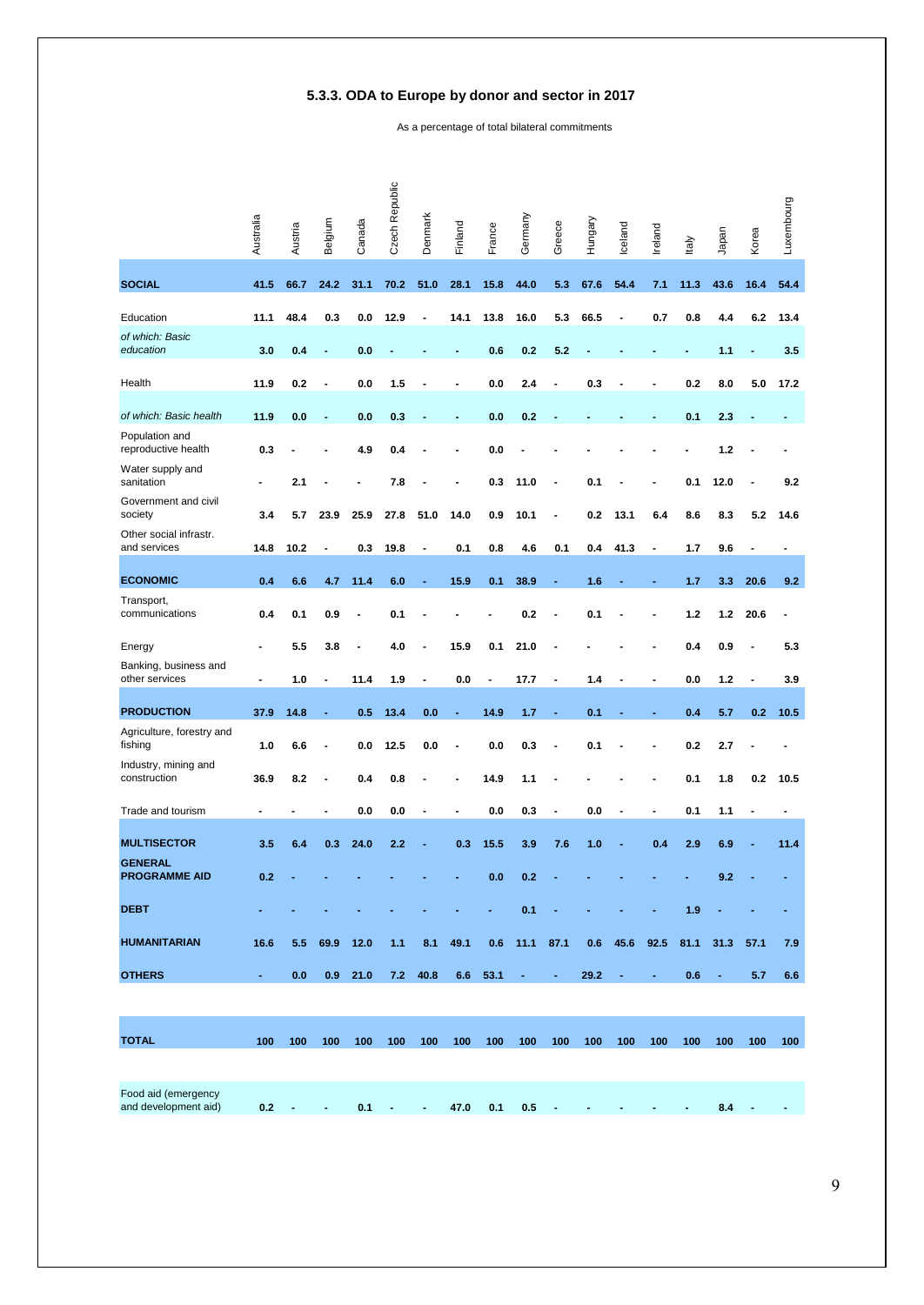| Netherlands<br><b>SOCIAL</b><br>81.8<br>Education<br>9.4<br>of which: Basic<br>education<br>Health<br>of which: Basic health<br>Population and<br>reproductive health<br>Water supply and<br>sanitation<br>Government and civil<br>society<br>72.5<br>Other social infrastr.<br>and services<br>$\blacksquare$<br><b>ECONOMIC</b><br>0.1<br>Transport,<br>communications<br>Energy<br>0.1<br>Banking, business and<br>other services<br><b>PRODUCTION</b><br>Agriculture, forestry<br>and fishing<br>Industry, mining and<br>construction | New Zealand<br>100.0<br>100.0<br>۰ | Norway<br>67.1<br>2.1<br>0.8<br>0.6<br>56.1<br>8.3<br>10.6<br>10.2<br>0.4 | Poland<br>74.2<br>56.9<br>0.9<br>0.2<br>0.2<br>0.0<br>0.0<br>12.7<br>4.3<br>0.9<br>0.0<br>0.1 | Portugal<br>90.4<br>21.6<br>60.8<br>7.9<br>7.2 | Slovak Republic<br>84.1<br>39.4<br>7.6<br>0.1<br>6.6<br>29.9<br>0.5<br>0.2 | Slovenia<br>91.8<br>61.7<br>٠<br>0.4<br>10.4<br>19.2<br>0.0<br>4.5 | Spain<br>6.5<br>1.9<br>0.2<br>0.8<br>0.0<br>0.1<br>$\blacksquare$<br>3.2<br>0.5<br>0.0 | Sweden<br>83.3<br>4.8<br>$\centering \label{eq:reduced}$<br>$\overline{\phantom{a}}$<br>0.0<br>75.9<br>2.5<br>4.9 | Switzerland<br>69.3<br>8.8<br>0.9<br>3.1<br>1.6<br>0.1<br>13.4<br>40.2<br>3.7<br>1.7 | United Kingdom<br>61.2<br>3.8<br>٠<br>0.0<br>۰<br>54.9<br>2.5<br>0.1 | <b>United States</b><br>32.4<br>1.3<br>1.0<br>0.6<br>0.6<br>3.1<br>٠<br>26.8<br>0.6 | <b>Total DAC countries</b><br>41.6<br>12.2<br>0.5<br>1.3<br>0.3<br>0.8<br>4.7<br>19.5<br>3.1<br>17.2 | EU institutions<br>37.9<br>0.7<br>0.2<br>3.3<br>3.3<br>3.2<br>15.9<br>14.9<br>40.2 | World Bank (IDA)<br>$\blacksquare$<br>$\blacksquare$<br>$\blacksquare$<br>٠<br>$\blacksquare$<br>$\blacksquare$<br>41.6 | Total multilaterals<br>37.3<br>0.7<br>0.2<br>3.8<br>3.4<br>0.2<br>3.2<br>15.4<br>14.0<br>38.3 |
|-------------------------------------------------------------------------------------------------------------------------------------------------------------------------------------------------------------------------------------------------------------------------------------------------------------------------------------------------------------------------------------------------------------------------------------------------------------------------------------------------------------------------------------------|------------------------------------|---------------------------------------------------------------------------|-----------------------------------------------------------------------------------------------|------------------------------------------------|----------------------------------------------------------------------------|--------------------------------------------------------------------|----------------------------------------------------------------------------------------|-------------------------------------------------------------------------------------------------------------------|--------------------------------------------------------------------------------------|----------------------------------------------------------------------|-------------------------------------------------------------------------------------|------------------------------------------------------------------------------------------------------|------------------------------------------------------------------------------------|-------------------------------------------------------------------------------------------------------------------------|-----------------------------------------------------------------------------------------------|
|                                                                                                                                                                                                                                                                                                                                                                                                                                                                                                                                           |                                    |                                                                           |                                                                                               |                                                |                                                                            |                                                                    |                                                                                        |                                                                                                                   |                                                                                      |                                                                      |                                                                                     |                                                                                                      |                                                                                    |                                                                                                                         |                                                                                               |
|                                                                                                                                                                                                                                                                                                                                                                                                                                                                                                                                           |                                    |                                                                           |                                                                                               |                                                |                                                                            |                                                                    |                                                                                        |                                                                                                                   |                                                                                      |                                                                      |                                                                                     |                                                                                                      |                                                                                    |                                                                                                                         |                                                                                               |
|                                                                                                                                                                                                                                                                                                                                                                                                                                                                                                                                           |                                    |                                                                           |                                                                                               |                                                |                                                                            |                                                                    |                                                                                        |                                                                                                                   |                                                                                      |                                                                      |                                                                                     |                                                                                                      |                                                                                    |                                                                                                                         |                                                                                               |
|                                                                                                                                                                                                                                                                                                                                                                                                                                                                                                                                           |                                    |                                                                           |                                                                                               |                                                |                                                                            |                                                                    |                                                                                        |                                                                                                                   |                                                                                      |                                                                      |                                                                                     |                                                                                                      |                                                                                    |                                                                                                                         |                                                                                               |
|                                                                                                                                                                                                                                                                                                                                                                                                                                                                                                                                           |                                    |                                                                           |                                                                                               |                                                |                                                                            |                                                                    |                                                                                        |                                                                                                                   |                                                                                      |                                                                      |                                                                                     |                                                                                                      |                                                                                    |                                                                                                                         |                                                                                               |
|                                                                                                                                                                                                                                                                                                                                                                                                                                                                                                                                           |                                    |                                                                           |                                                                                               |                                                |                                                                            |                                                                    |                                                                                        |                                                                                                                   |                                                                                      |                                                                      |                                                                                     |                                                                                                      |                                                                                    |                                                                                                                         |                                                                                               |
|                                                                                                                                                                                                                                                                                                                                                                                                                                                                                                                                           |                                    |                                                                           |                                                                                               |                                                |                                                                            |                                                                    |                                                                                        |                                                                                                                   |                                                                                      |                                                                      |                                                                                     |                                                                                                      |                                                                                    |                                                                                                                         |                                                                                               |
|                                                                                                                                                                                                                                                                                                                                                                                                                                                                                                                                           |                                    |                                                                           |                                                                                               |                                                |                                                                            |                                                                    |                                                                                        |                                                                                                                   |                                                                                      |                                                                      |                                                                                     |                                                                                                      |                                                                                    |                                                                                                                         |                                                                                               |
|                                                                                                                                                                                                                                                                                                                                                                                                                                                                                                                                           |                                    |                                                                           |                                                                                               |                                                |                                                                            |                                                                    |                                                                                        |                                                                                                                   |                                                                                      |                                                                      |                                                                                     |                                                                                                      |                                                                                    |                                                                                                                         |                                                                                               |
|                                                                                                                                                                                                                                                                                                                                                                                                                                                                                                                                           |                                    |                                                                           |                                                                                               |                                                |                                                                            |                                                                    |                                                                                        |                                                                                                                   |                                                                                      |                                                                      |                                                                                     |                                                                                                      |                                                                                    |                                                                                                                         |                                                                                               |
|                                                                                                                                                                                                                                                                                                                                                                                                                                                                                                                                           |                                    |                                                                           |                                                                                               |                                                |                                                                            |                                                                    |                                                                                        |                                                                                                                   |                                                                                      |                                                                      |                                                                                     |                                                                                                      |                                                                                    |                                                                                                                         |                                                                                               |
|                                                                                                                                                                                                                                                                                                                                                                                                                                                                                                                                           |                                    |                                                                           |                                                                                               |                                                |                                                                            |                                                                    |                                                                                        |                                                                                                                   |                                                                                      |                                                                      | 12.5<br>0.0                                                                         | 0.2                                                                                                  | 16.6                                                                               | 18.7                                                                                                                    | 15.8                                                                                          |
|                                                                                                                                                                                                                                                                                                                                                                                                                                                                                                                                           |                                    |                                                                           |                                                                                               |                                                |                                                                            |                                                                    |                                                                                        |                                                                                                                   |                                                                                      |                                                                      |                                                                                     |                                                                                                      |                                                                                    |                                                                                                                         |                                                                                               |
|                                                                                                                                                                                                                                                                                                                                                                                                                                                                                                                                           |                                    |                                                                           |                                                                                               |                                                | 0.2                                                                        | 1.6                                                                |                                                                                        | 1.7                                                                                                               | 0.1                                                                                  | 0.0                                                                  | 7.1                                                                                 | 9.4                                                                                                  | 4.4                                                                                | $\blacksquare$                                                                                                          | 4.3                                                                                           |
|                                                                                                                                                                                                                                                                                                                                                                                                                                                                                                                                           |                                    |                                                                           | 0.8                                                                                           | 7.2                                            | $\blacksquare$                                                             | 3.0                                                                | 0.0                                                                                    | 3.2                                                                                                               | 1.6                                                                                  | 0.0                                                                  | 5.4                                                                                 | 7.6                                                                                                  | 19.2                                                                               | 22.9                                                                                                                    | 18.3                                                                                          |
|                                                                                                                                                                                                                                                                                                                                                                                                                                                                                                                                           |                                    |                                                                           | 0.9                                                                                           | 0.2                                            | 0.5                                                                        | 0.6                                                                | 0.2                                                                                    | 3.6                                                                                                               | 18.8                                                                                 | 0.7                                                                  | 5.0                                                                                 | 4.8                                                                                                  | 12.1                                                                               | 51.0                                                                                                                    | 13.3                                                                                          |
|                                                                                                                                                                                                                                                                                                                                                                                                                                                                                                                                           |                                    |                                                                           | 0.7                                                                                           |                                                | 0.4                                                                        | 0.1                                                                | 0.1                                                                                    | 0.3                                                                                                               | 0.1                                                                                  |                                                                      | $0.0\,$                                                                             | 0.5                                                                                                  | 4.6                                                                                | 46.0                                                                                                                    | 5.8                                                                                           |
|                                                                                                                                                                                                                                                                                                                                                                                                                                                                                                                                           |                                    |                                                                           |                                                                                               | 0.1                                            |                                                                            | 0.4                                                                |                                                                                        | 3.3                                                                                                               | 14.7                                                                                 | 0.4                                                                  | 0.2                                                                                 | 2.8                                                                                                  | 5.9                                                                                | 4.9                                                                                                                     | 6.0                                                                                           |
| Trade and tourism                                                                                                                                                                                                                                                                                                                                                                                                                                                                                                                         |                                    |                                                                           | 0.2                                                                                           | 0.1                                            | 0.1                                                                        | 0.0                                                                | 0.1                                                                                    |                                                                                                                   | 4.0                                                                                  | 0.2                                                                  | 4.8                                                                                 | 1.5                                                                                                  | 1.6                                                                                | $\blacksquare$                                                                                                          | 1.5                                                                                           |
| <b>MULTISECTOR</b>                                                                                                                                                                                                                                                                                                                                                                                                                                                                                                                        |                                    | 5.9                                                                       | 0.1                                                                                           |                                                | 0.4                                                                        | 1.7                                                                | 72.2                                                                                   | 4.9                                                                                                               | 3.0                                                                                  | 11.9                                                                 | 4.4                                                                                 | 8.2                                                                                                  | 3.9                                                                                | 3.7                                                                                                                     | 4.6                                                                                           |
| <b>GENERAL</b><br><b>PROGRAMME AID</b>                                                                                                                                                                                                                                                                                                                                                                                                                                                                                                    |                                    |                                                                           |                                                                                               |                                                |                                                                            |                                                                    |                                                                                        |                                                                                                                   |                                                                                      |                                                                      | 0.0                                                                                 | 0.2                                                                                                  |                                                                                    | ۰                                                                                                                       | 0.2                                                                                           |
| <b>DEBT</b>                                                                                                                                                                                                                                                                                                                                                                                                                                                                                                                               |                                    |                                                                           |                                                                                               |                                                |                                                                            |                                                                    |                                                                                        |                                                                                                                   |                                                                                      |                                                                      |                                                                                     | 0.1                                                                                                  |                                                                                    | ۰                                                                                                                       | ٠                                                                                             |
| <b>HUMANITARIAN</b><br>18.0                                                                                                                                                                                                                                                                                                                                                                                                                                                                                                               |                                    | 16.3                                                                      | 24.0                                                                                          |                                                | 7.9                                                                        | 1.4                                                                | 0.1                                                                                    | 3.3                                                                                                               | 2.3                                                                                  |                                                                      | 39.5                                                                                | 19.8                                                                                                 | 4.5                                                                                | 3.7                                                                                                                     | 4.9                                                                                           |
| <b>OTHERS</b>                                                                                                                                                                                                                                                                                                                                                                                                                                                                                                                             |                                    | 0.0                                                                       | ٠                                                                                             | 2.2                                            | 6.9                                                                        | ٠                                                                  | 21.0                                                                                   | 0.0                                                                                                               | 5.0                                                                                  | 26.2                                                                 | 6.2                                                                                 | 8.1                                                                                                  | 1.5                                                                                | ٠                                                                                                                       | 1.4                                                                                           |
|                                                                                                                                                                                                                                                                                                                                                                                                                                                                                                                                           |                                    |                                                                           |                                                                                               |                                                |                                                                            |                                                                    |                                                                                        |                                                                                                                   |                                                                                      |                                                                      |                                                                                     |                                                                                                      |                                                                                    |                                                                                                                         |                                                                                               |
| <b>TOTAL</b><br>100                                                                                                                                                                                                                                                                                                                                                                                                                                                                                                                       | 100                                | 100                                                                       | 100                                                                                           | 100                                            | 100                                                                        | 100                                                                | 100                                                                                    | 100                                                                                                               | 100                                                                                  | 100                                                                  | 100                                                                                 | 100                                                                                                  | 100                                                                                | 100                                                                                                                     | 100                                                                                           |
|                                                                                                                                                                                                                                                                                                                                                                                                                                                                                                                                           |                                    |                                                                           |                                                                                               |                                                |                                                                            |                                                                    |                                                                                        |                                                                                                                   |                                                                                      |                                                                      |                                                                                     |                                                                                                      |                                                                                    |                                                                                                                         |                                                                                               |
| Food aid (emergency<br>and development aid)                                                                                                                                                                                                                                                                                                                                                                                                                                                                                               |                                    | 1.6                                                                       |                                                                                               |                                                |                                                                            |                                                                    |                                                                                        |                                                                                                                   |                                                                                      |                                                                      | 11.1                                                                                | 3.5                                                                                                  |                                                                                    |                                                                                                                         |                                                                                               |